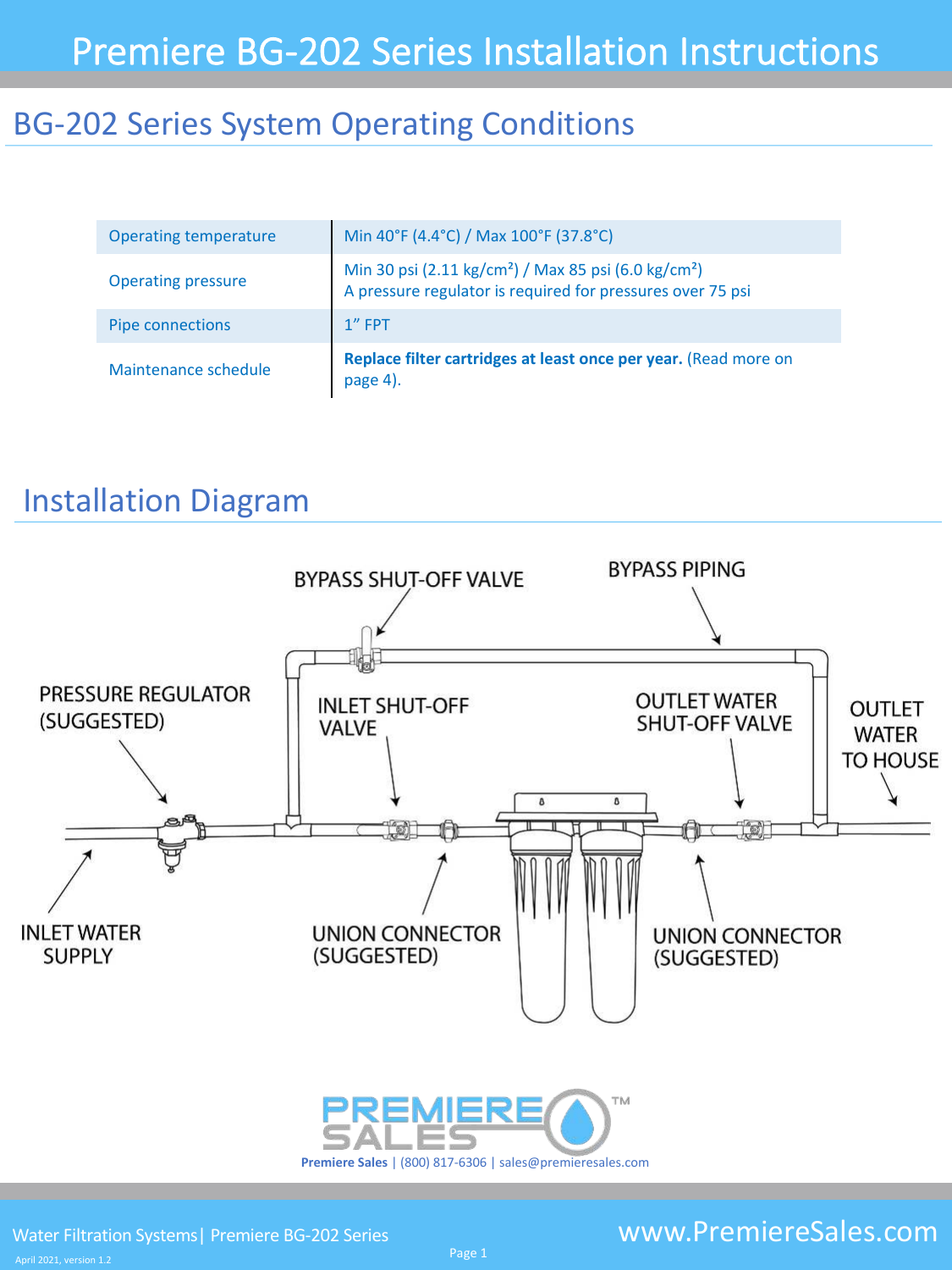### Pre-Installation

**Location.** Here are some suggestions to determine where to install the water filter system:

- This system installs into the main water line (where the water supply enters your home), and before other water treatment such as a water softener or water heater.
- This system has two ports that require connection: inlet and outlet.
- Install in a place where you can easily access the system for maintenance.
- Make sure the location is a place where the system will not experience any rough contact such as heavy objects bumping or falling into it.
- Avoid direct sunlight and protect your system from extreme temperatures and weather (e.g., freezing). Preferably this system should be installed inside, or if it's outside please make sure that it is covered and protected.
- Leave at least 3" below the housing so that you can easily unscrew the filter housing and replace the cartridges when it's time.

**Water shut-off valve on incoming water supply (inlet) side.** *(Suggested, not required; parts not included).* For ease of installation and to allow for periodic system maintenance, a water shut-off valve on the inlet side is recommended as close to the system as possible.

You will need to supply this part yourself. Please consult a plumbing professional for guidance if you wish to install a water shut-off valve near the system.

**Water bypass.** *(Suggested, not required; parts not included).* To allow for periodic system maintenance, you may want to install a water bypass (also known as a water loop). A water bypass enables you to stop water flowing to/from the system, but you will continue to have water (unfiltered) to the rest of your home or application.

Installing a water bypass will require additional parts and time. Please consult a plumbing professional for guidance on installing a water bypass.

**Pressure regulator.** *(Required for water pressure over 75 psi only; pressure regulator not included).* A water pressure regulator is required for pressures over 75 psi. It's installed on the incoming water supply (inlet) side before water enters the system. Pressure regulators are available at most home improvement stores.

**Union connector.** *(Suggested, not required; parts not included).* A union connects two pipes and allows for easy connection and disconnection (such as for maintenance), multiple times.

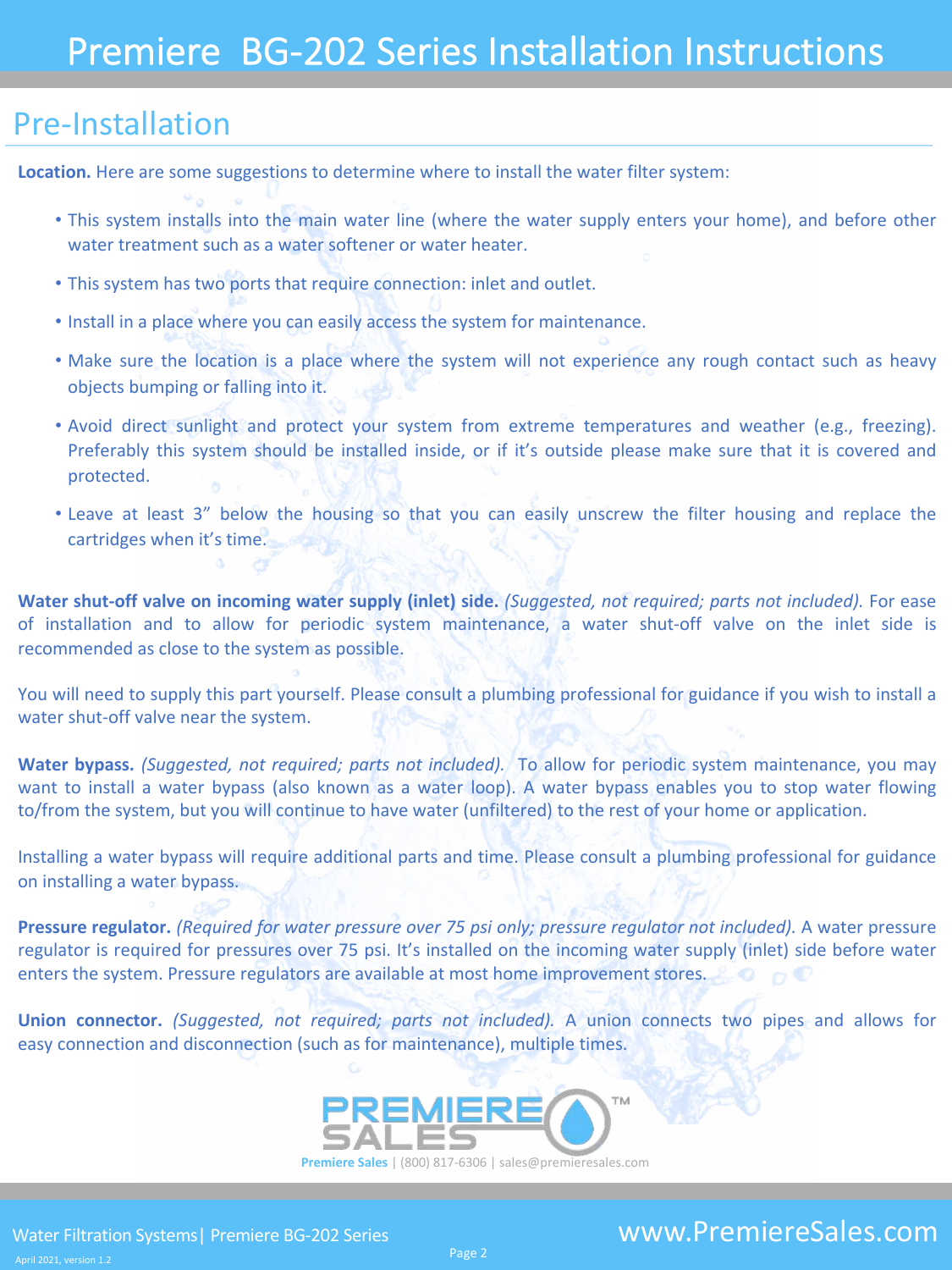# Premiere BG-202 Series Installation Instructions

### Installing the BG-202 System

Shut off the main water supply. If you have a water bypass installed, shut off the water to the line that the system is going to be installed on.

Relieve pressure in the line by turning on a cold water tap/faucet downstream of where the system is to be installed.

It is recommended that this system is mounted on a secured board or wall stud as it will be heavy when full of water. Prepare to mount the system by drilling two small pilot holes (smaller than the lag bolts). Mount the bracketed filter system to the wall using a drill and the two lag bolts provided (or fasteners of your choice).

Connect your inlet plumbing to the "IN" port on the filter system. Connect your outlet plumbing to the "OUT" port. Check that the housing is fully tightened either by hand or using a filter wrench. Be careful to not overtighten because it could make it really difficult to unscrew next time.

Slowly turn back on the main water supply. Check all the connections on the filter system and the connections to your plumbing to ensure that there are no leaks.

Open a cold water tap/faucet downstream of where the system is installed. Make sure that any air sputtering stops and that water is running clear, then close the tap/faucet. This may take up to 10 minutes.

Check all the connections again to make sure there are no leaks.